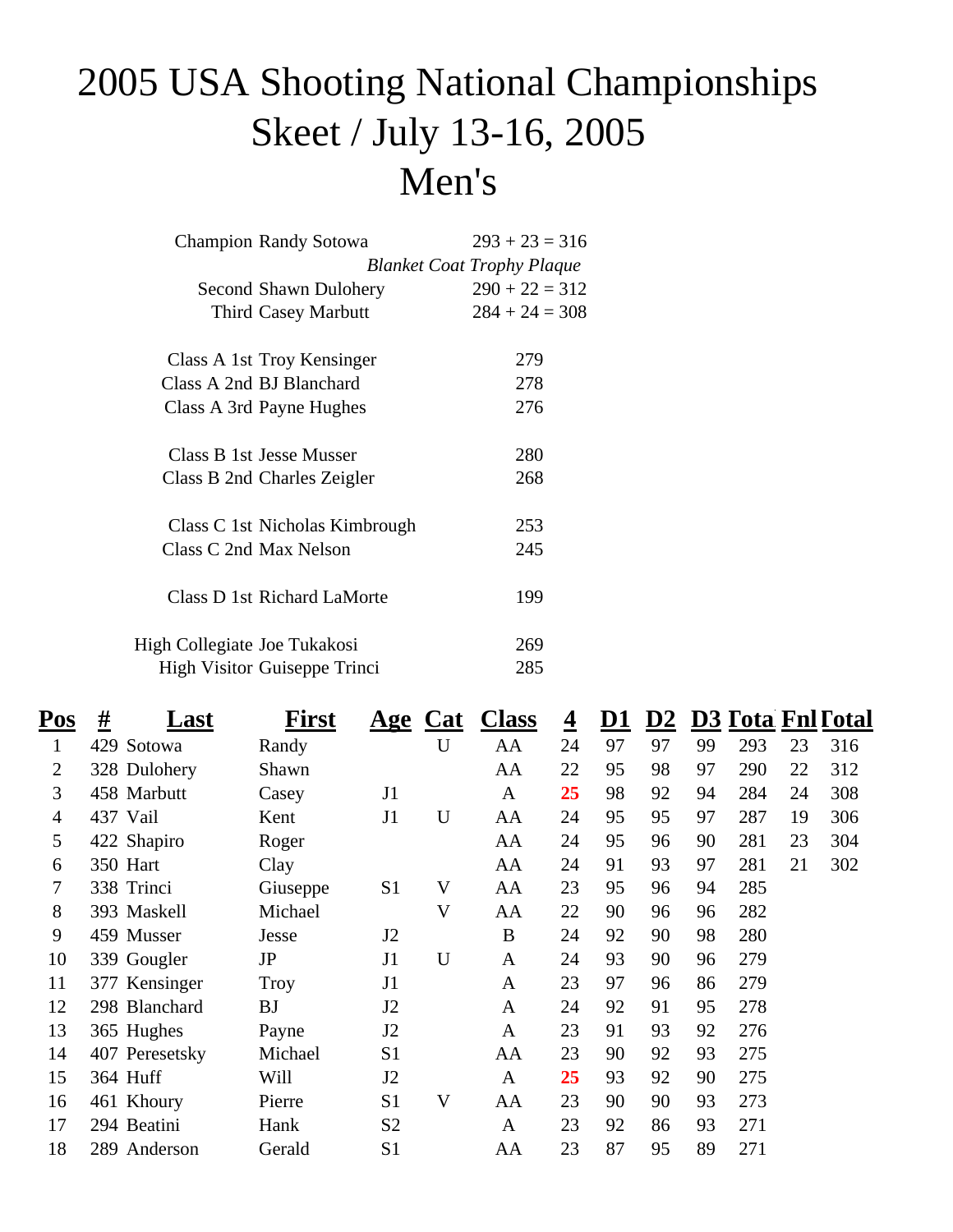| <u>Pos</u> | #<br>Last      | <b>First</b> |                |             | Age Cat Class    | $\overline{\mathbf{4}}$ | <u>D1</u>        | D2 |    |     | <b>D3 Tota Fnl Total</b> |
|------------|----------------|--------------|----------------|-------------|------------------|-------------------------|------------------|----|----|-----|--------------------------|
| 19         | 435 Tukakosi   | Joe          |                | $\mathbf U$ | $\mathbf{A}$     | 24                      | 93               | 88 | 88 | 269 |                          |
| 20         | 433 Thompson   | Frank        | J2             |             | $\mathbf{A}$     | 23                      | 92               | 84 | 92 | 268 |                          |
| 21         | 336 Freiburger | <b>Brian</b> |                |             | AA               | 24                      | 95               | 84 | 89 | 268 |                          |
| 22         | 457 Zeigler    | Charles      | J1             |             | $\bf{B}$         | 23                      | 90               | 92 | 86 | 268 |                          |
| 23         | 460 Belcher    | <b>Brad</b>  | J1             | $\mathbf U$ | $\mathbf{A}$     | 25                      | 93               | 86 | 86 | 265 |                          |
| 24         | 420 Schutzius  | Matthew      | J2             |             | A                | 22                      | 91               | 83 | 86 | 260 |                          |
| 25         | 419 Schutzius  | Mark         | J1             |             | $\mathbf{A}$     | 18                      | 82               | 88 | 90 | 260 |                          |
| 26         | 399 Muzyka     | Mark         | J1             |             | AA               | 19                      | 85               | 90 | 85 | 260 |                          |
| 27         | 346 Hand       | <b>Brian</b> | J1             |             | $\mathbf{A}$     | 20                      | 83               | 88 | 88 | 259 |                          |
| 28         | 438 Valdez     | Carlos       | J1             |             | A                | 22                      | 83               | 89 | 87 | 259 |                          |
| 29         | 311 Chiang     | Sai          | S <sub>1</sub> |             | $\boldsymbol{B}$ | 20                      | 81               | 86 | 88 | 255 |                          |
| 30         | 380 Kimbrough  | Nicholas     | J2             |             | $\mathsf{C}$     | 21                      | 87               | 80 | 86 | 253 |                          |
| 31         | 434 Tremblay   | Dave         | J1             | $\mathbf V$ | $\mathbf{A}$     | 22                      | 84               | 82 | 86 | 252 |                          |
| 32         | 343 Grehan     | John         | S <sub>2</sub> |             | $\bf{B}$         | 20                      | 84               | 82 | 81 | 247 |                          |
| 33         | 317 Curran     | Thomas       | S <sub>3</sub> |             | $\boldsymbol{B}$ | 20                      | 83               | 80 | 83 | 246 |                          |
| 34         | 403 Nelson     | Max          | J2             |             | $\mathcal{C}$    | 17                      | 79               | 79 | 87 | 245 |                          |
| 35         | 373 Johnson    | <b>Brian</b> |                |             | AA               | 20                      | 73               | 83 | 88 | 244 |                          |
| 36         | 310 Chiang     | Kirk         | J3             |             | $\mathcal{C}$    | 16                      | 77               | 82 | 75 | 234 |                          |
| 37         | 315 Coleman    | Rob          | S <sub>1</sub> |             | $\bf{B}$         | 21                      | 82               | 78 | 74 | 234 |                          |
| 38         | 307 Caballero  | Gerardo      | J2             |             | $\mathcal{C}$    | 16                      | 75               | 79 | 80 | 234 |                          |
| 39         | 391 Lyle       | Pete         | S <sub>2</sub> |             | $\mathsf{C}$     | 20                      | 78               | 77 | 76 | 231 |                          |
| 40         | 418 Scholes    | Joe          |                |             | AA               | 20                      | 75               | 75 | 75 | 225 |                          |
| 41         | 385 LaMorte    | Richard      | S <sub>1</sub> |             | E                | 16                      | 63               | 67 | 69 | 199 |                          |
| 42         | 463 Goldwasser | Herschel     | S <sub>1</sub> |             | D                | $\overline{0}$          | $\boldsymbol{0}$ | 44 | 46 | 90  |                          |
| 43         | 464 Downey     | Kevin        |                |             | D                | $\boldsymbol{0}$        | $\boldsymbol{0}$ | 38 | 39 | 77  |                          |
|            |                |              |                |             |                  |                         |                  |    |    |     |                          |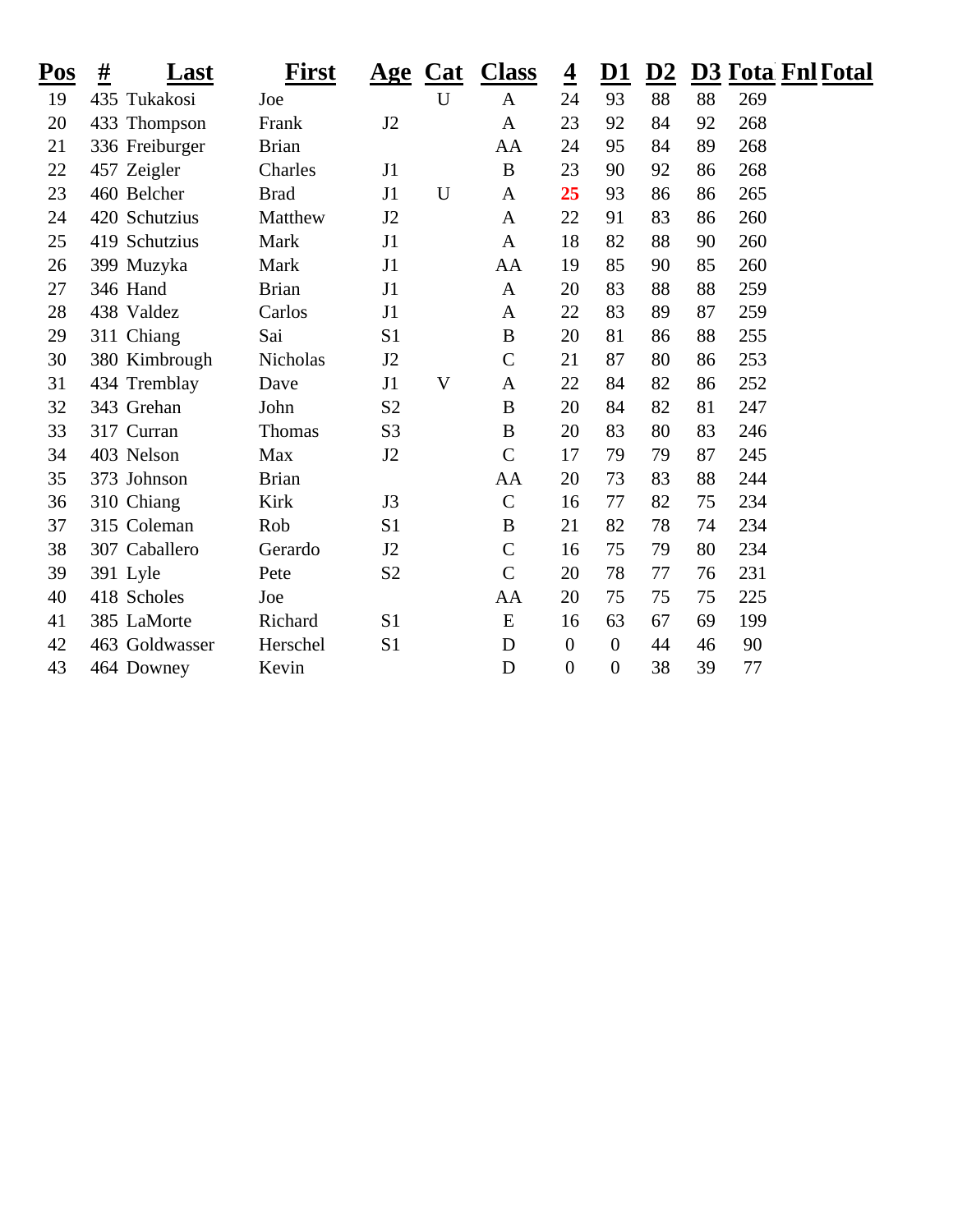## 2005 USA Shooting National Championships Skeet / July 13-16, 2005 Senior Men's

| <b>Champion Michael Peresetsky</b> | 275 |
|------------------------------------|-----|
| Second Hank Beatini                | 271 |
| Third Gerald Anderson              | 271 |
|                                    |     |
| High S2 John Grehan                | 247 |

| Pos | #<br>Last      | <b>First</b>  | <b>Cat</b><br>Age | <b>Class</b> | 4        | D1             |    |    | D <sub>2</sub> D <sub>3</sub> Total |
|-----|----------------|---------------|-------------------|--------------|----------|----------------|----|----|-------------------------------------|
|     | 407 Peresetsky | Michael       | S <sub>1</sub>    | AA           | 23       | 90             | 92 | 93 | 275                                 |
| 2   | 294 Beatini    | Hank          | S <sub>2</sub>    | A            | 23       | 92             | 86 | 93 | 271                                 |
| 3   | 289 Anderson   | Gerald        | S <sub>1</sub>    | AA           | 23       | 87             | 95 | 89 | 271                                 |
| 4   | 311 Chiang     | Sai           | S <sub>1</sub>    | B            | 20       | 81             | 86 | 88 | 255                                 |
| 5   | 343 Grehan     | John          | S <sub>2</sub>    | B            | 20       | 84             | 82 | 81 | 247                                 |
| 6   | 317 Curran     | <b>Thomas</b> | S <sub>3</sub>    | B            | 20       | 83             | 80 | 83 | 246                                 |
| 7   | 315 Coleman    | Rob           | S <sub>1</sub>    | B            | 21       | 82             | 78 | 74 | 234                                 |
| 8   | 391 Lyle       | Pete          | S <sub>2</sub>    | C            | 20       | 78             | 77 | 76 | 231                                 |
| 9   | 385 LaMorte    | Richard       | S <sub>1</sub>    | E            | 16       | 63             | 67 | 69 | 199                                 |
| 10  | 463 Goldwasser | Herschel      | S <sub>1</sub>    | D            | $\Omega$ | $\overline{0}$ | 44 | 46 | 90                                  |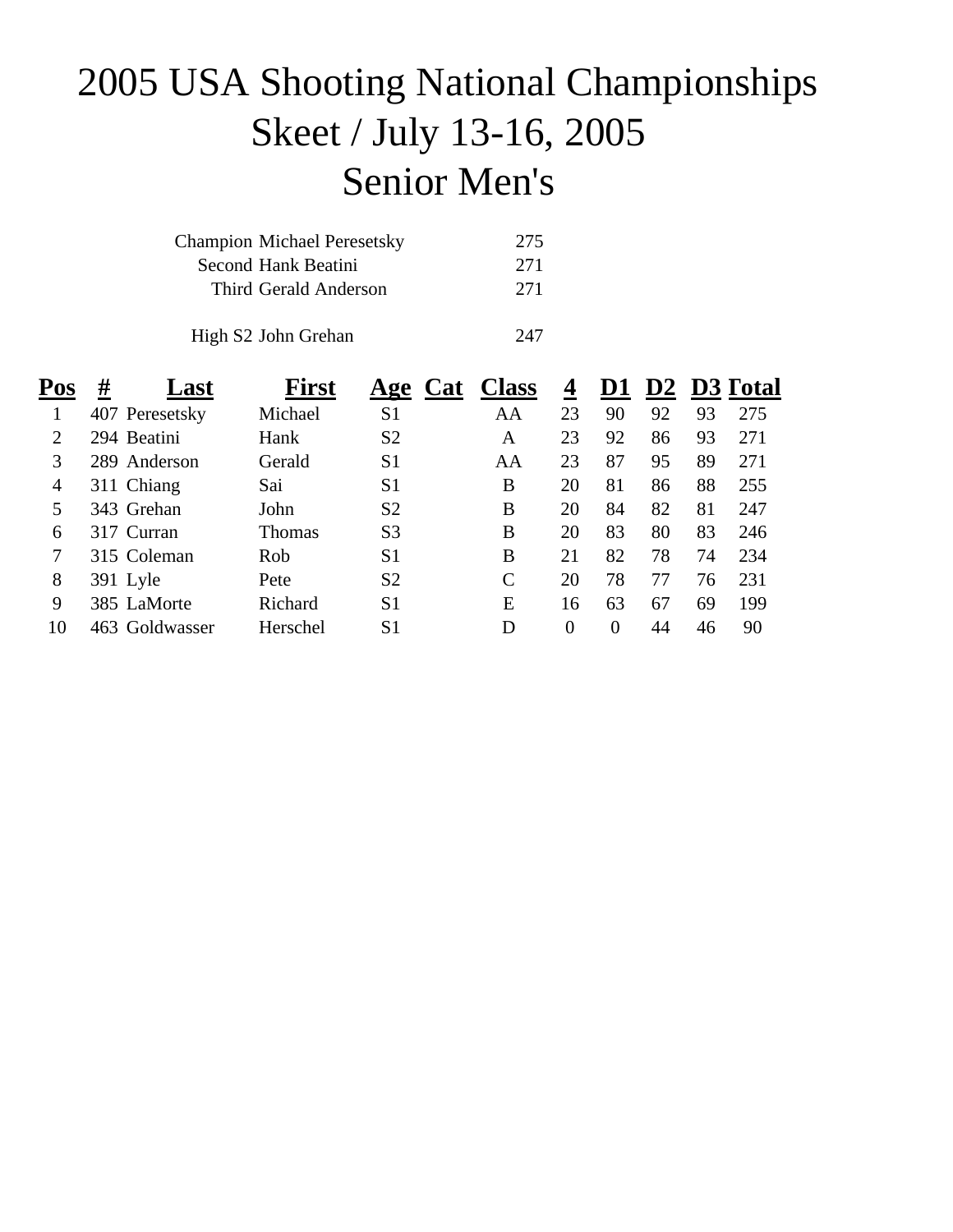### 2005 USA Shooting National Championships Skeet / July 13-16, 2005 Junior Men's

| Champion Kent Vail          | $287 + 22 = 309$      |
|-----------------------------|-----------------------|
|                             | Jo Hunt Trophy Plaque |
| <b>Second Casey Marbutt</b> | $284 + 24 = 308$      |
| Third JP Gougler            | $279 + 23 = 302$      |

High J2 Jesse Musser 280

| $P_{OS}$       | <u>#</u><br>Last | <b>First</b> |                | Age Cat     | <b>Class</b>  | $\overline{\mathbf{4}}$ | <u>D1</u> | D2 |    |     |    | D3 Tota Fnl Tota so |   |
|----------------|------------------|--------------|----------------|-------------|---------------|-------------------------|-----------|----|----|-----|----|---------------------|---|
| $\mathbf{1}$   | 437 Vail         | Kent         | J1             | $\mathbf U$ | AA            | 24                      | 95        | 95 | 97 | 287 | 22 | 309                 |   |
| $\overline{2}$ | 458 Marbutt      | Casey        | J1             |             | $\mathbf{A}$  | 25                      | 98        | 92 | 94 | 284 | 24 | 308                 |   |
| 3              | 339 Gougler      | JP           | J1             | U           | $\mathbf{A}$  | 24                      | 93        | 90 | 96 | 279 | 23 | 302                 |   |
| 4              | 459 Musser       | Jesse        | J2             |             | $\bf{B}$      | 24                      | 92        | 90 | 98 | 280 | 21 | 301                 | 6 |
| 5              | 377 Kensinger    | Troy         | J1             |             | $\mathbf{A}$  | 23                      | 97        | 96 | 86 | 279 | 22 | 301                 | 5 |
| 6              | 298 Blanchard    | <b>BJ</b>    | J <sub>2</sub> |             | $\mathbf{A}$  | 24                      | 92        | 91 | 95 | 278 | 21 | 299                 |   |
| 7              | 365 Hughes       | Payne        | J2             |             | A             | 23                      | 91        | 93 | 92 | 276 |    |                     |   |
| 8              | 364 Huff         | Will         | J <sub>2</sub> |             | A             | 25                      | 93        | 92 | 90 | 275 |    |                     |   |
| 9              | 433 Thompson     | Frank        | J <sub>2</sub> |             | $\mathbf{A}$  | 23                      | 92        | 84 | 92 | 268 |    |                     |   |
| 10             | 457 Zeigler      | Charles      | J1             |             | $\bf{B}$      | 23                      | 90        | 92 | 86 | 268 |    |                     |   |
| 11             | 460 Belcher      | <b>Brad</b>  | J1             | $\mathbf U$ | A             | 25                      | 93        | 86 | 86 | 265 |    |                     |   |
| 12             | 420 Schutzius    | Matthew      | J2             |             | $\mathbf{A}$  | 22                      | 91        | 83 | 86 | 260 |    |                     |   |
| 13             | 419 Schutzius    | Mark         | J1             |             | $\mathbf{A}$  | 18                      | 82        | 88 | 90 | 260 |    |                     |   |
| 14             | 399 Muzyka       | Mark         | J1             |             | AA            | 19                      | 85        | 90 | 85 | 260 |    |                     |   |
| 15             | 346 Hand         | <b>Brian</b> | J1             |             | $\mathbf{A}$  | 20                      | 83        | 88 | 88 | 259 |    |                     |   |
| 16             | 438 Valdez       | Carlos       | J1             |             | A             | 22                      | 83        | 89 | 87 | 259 |    |                     |   |
| 17             | 380 Kimbrough    | Nicholas     | J2             |             | $\mathbf C$   | 21                      | 87        | 80 | 86 | 253 |    |                     |   |
| 18             | 434 Tremblay     | Dave         | J1             | V           | A             | 22                      | 84        | 82 | 86 | 252 |    |                     |   |
| 19             | 403 Nelson       | Max          | J2             |             | $\mathcal{C}$ | 17                      | 79        | 79 | 87 | 245 |    |                     |   |
| 20             | 310 Chiang       | Kirk         | J3             |             | $\mathbf C$   | 16                      | 77        | 82 | 75 | 234 |    |                     |   |
| 21             | 307 Caballero    | Gerardo      | J2             |             | $\mathbf C$   | 16                      | 75        | 79 | 80 | 234 |    |                     |   |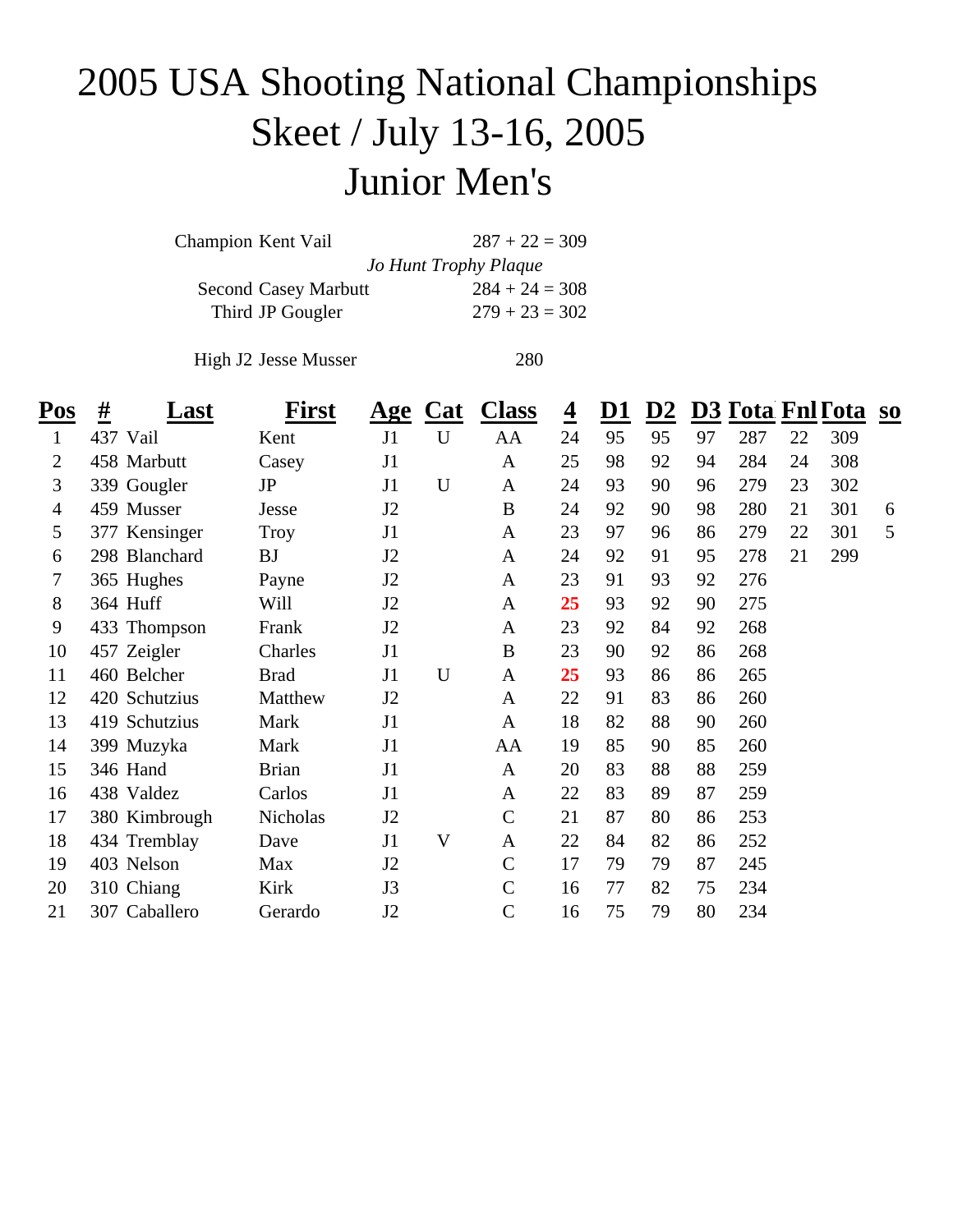### 2005 USA Shooting National Championships Skeet / July 13-16, 2005 Women's

| <b>Champion Brandie Neal</b> | $269 + 24 = 293$        |
|------------------------------|-------------------------|
|                              | Sizemore Throphy Plaque |
| Second Linda Ferrence        | $268 + 23 = 291$        |
| Third Ali Chiang             | $246 + 23 = 269 + 3$    |
| Class C 1st Aimee Rathburn   | 192                     |
| Class C 2nd Cheryl Hollin    | 192                     |

| Pos      | #            | ⊿ast | <b>First</b>   | Age | <b>Cat</b> | <b>Class</b>  | $\boldsymbol{4}$ | D <sub>1</sub> |    |    |     |    | D2 D3 Tota Fnl Tota so |                |
|----------|--------------|------|----------------|-----|------------|---------------|------------------|----------------|----|----|-----|----|------------------------|----------------|
|          | 401 Neal     |      | <b>Brandie</b> |     | W          | AA            | 20               | 91             | 89 | 89 | 269 | 24 | 293                    |                |
|          | 333 Ferrence |      | Linda          |     | W          | A             | 22               | 85             | 91 | 92 | 268 | 23 | 291                    |                |
| 3        | 309 Chiang   |      | Ali            | J2  | W          | $\mathcal{C}$ | 17               | 78             | 81 | 87 | 246 | 23 | 269                    | 3              |
| 4        | 462 Legate   |      | Shari          |     | W          | B             | 21               | 85             | 76 | 84 | 245 | 24 | 269                    | $\overline{2}$ |
|          | 299 Blount   |      | Emily          | J1  | W          | $\mathcal{C}$ | 19               | 82             | 83 | 80 | 245 |    | 266                    | $\overline{2}$ |
| $\sigma$ | 314 Coggins  |      | Sally          | J2  | W          | $\mathsf{C}$  | 23               | 82             | 85 | 79 | 246 | 20 | 266                    |                |
|          | 413 Rathburn |      | Aimee          |     | W          | E             | 14               | 63             | 65 | 64 | 192 |    |                        |                |
| 8        | 362 Hollin   |      | Cheryl         |     | W/U        | E             |                  | 51             | 76 | 65 | 192 |    |                        |                |

### 2005 USA Shooting National Championships Skeet / July 13-16, 2005 Junior Women's

| <b>Champion Sally Coggins</b> | 246 |
|-------------------------------|-----|
| Second Ali Chaing             | 246 |
| Third Emily Blount            | 245 |

| $\frac{\textbf{Pos}}{\textbf{H}}$ #<br>Last | <b>First</b> |              |     | Age Cat Class 4 D1 D2 D3 Fotal |                 |  |  |
|---------------------------------------------|--------------|--------------|-----|--------------------------------|-----------------|--|--|
| $1\quad 314 \text{ Coggins}$                | Sally        | J2           | W · | $\mathbf C$                    | 23 82 85 79 246 |  |  |
| 2 309 Chiang                                | Ali          | $\mathbf{E}$ |     | $\mathcal{C}$                  | 17 78 81 87 246 |  |  |
| 3 299 Blount                                | Emily        | $\mathbf{H}$ |     | $\mathbf{C}$                   | 19 82 83 80 245 |  |  |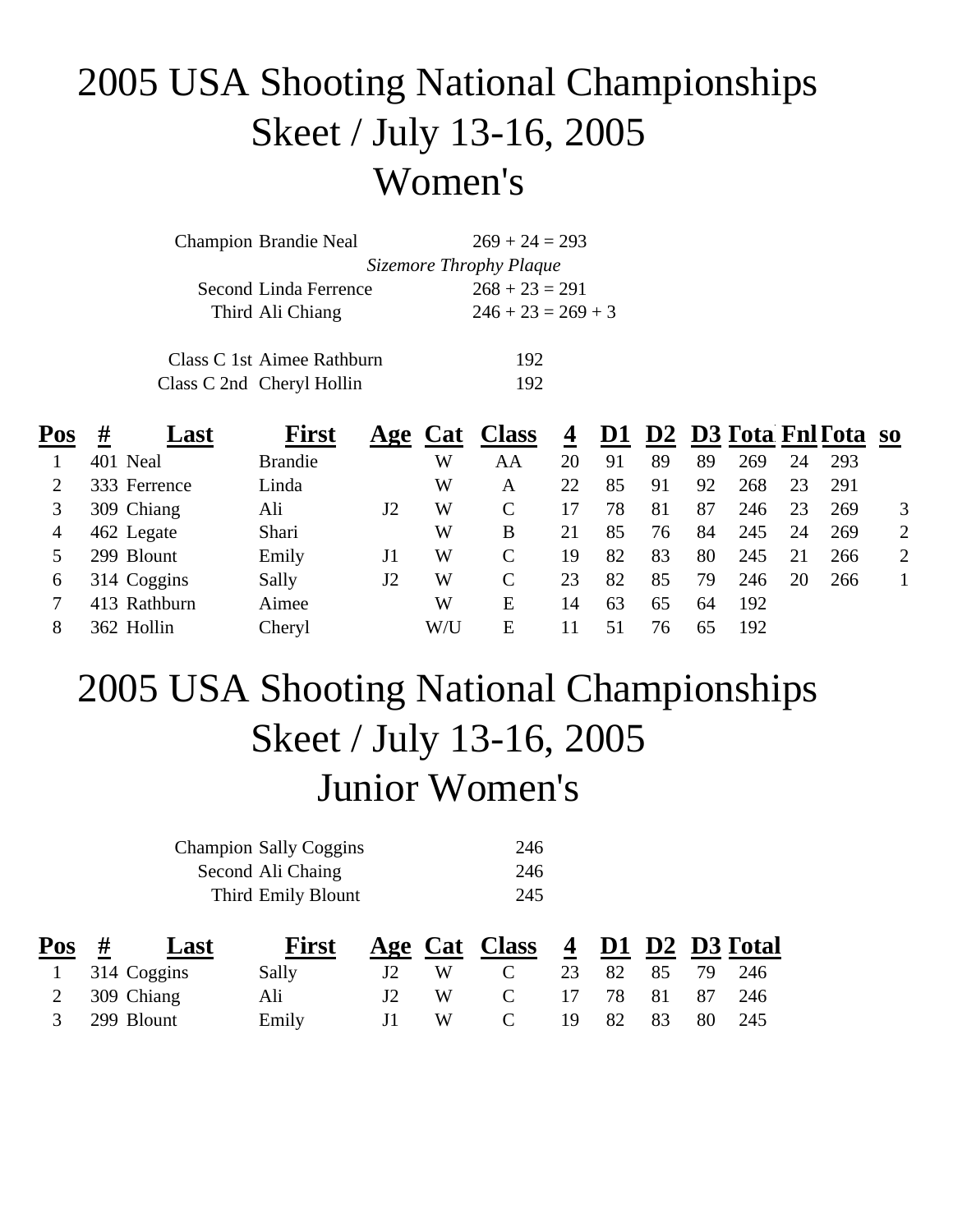# USA Shooting National Championships Double Trap / July 17-19, 2005 Open Men's

| Champion Josh Richmond       | $289 + 49 = 338$          |
|------------------------------|---------------------------|
|                              | White Flyer Trophy Plaque |
| Second Ryan Hadden           | $278 + 45 = 323$          |
| Third Bill Keever            | $276 + 45 = 321$          |
| Class A 1st Greg Patton      | 263                       |
| Class A 2nd Micah McMillan   | 262                       |
| Class B 1st Sam Lutz         | 258                       |
| Class B 2nd Bryce Gearhart   | 241                       |
| Class C 1st Logan Killam     | 264                       |
| Class C 2nd Miles Harris     | 258                       |
| Class C 3rd Justin Richmond  | 249                       |
| Class E 1st Cohen Small      | 190                       |
| High Collegiate Logan Killam | 264                       |

| Pos | <u>#</u><br>Last | First         |                |   | Age Cat Class | <u>D1</u> | <u>1</u> | <u>3</u> |     | D2 Tota Fnl Total |    |     |
|-----|------------------|---------------|----------------|---|---------------|-----------|----------|----------|-----|-------------------|----|-----|
| 1   | 416 Richmond     | Josh          | J1             |   | AA            | 142       | 48       | 50       | 147 | 289               | 49 | 338 |
| 2   | 345 Hadden       | Ryan          |                |   | AA            | 137       | 45       | 48       | 141 | 278               | 45 | 323 |
| 3   | 376 Keever       | Bill          |                |   | AA            | 134       | 50       | 49       | 142 | 276               | 45 | 321 |
| 4   | 326 Drexler      | Matthew       | J1             |   | $\mathbf{A}$  | 135       | 45       | 46       | 138 | 273               | 47 | 320 |
| 5   | 342 Graves       | Todd          |                |   | AA            | 138       | 46       | 45       | 134 | 272               | 45 | 317 |
| 6   | 285 Agee         | James         |                |   | AA            | 135       | 43       | 47       | 136 | 271               | 43 | 314 |
| 7   | 356 Herman       | Mike          |                |   | AA            | 132       | 40       | 47       | 134 | 266               |    |     |
| 8   | 469 Sidorek      | Corey         | J1             |   | A             | 134       | 43       | 47       | 131 | 265               |    |     |
| 9   | 379 Killam       | Logan         |                | U | $\mathbf C$   | 131       | 46       | 45       | 133 | 264               |    |     |
| 10  | 406 Patton       | Gregory S.    | J1             | U | A             | 128       | 47       | 46       | 135 | 263               |    |     |
| 11  | 394 McMillan     | Micah         | J1             |   | A             | 134       | 47       | 42       | 128 | 262               |    |     |
| 12  | 347 Harris       | Miles         | J1             | U | $\mathbf C$   | 130       | 40       | 47       | 128 | 258               |    |     |
| 13  | 390 Lutz         | Sam           | J2             |   | B             | 124       | 46       | 44       | 134 | 258               |    |     |
| 14  | 398 Mullins      | John          | J1             |   | A             | 132       | 42       | 43       | 122 | 254               |    |     |
| 15  | 330 Enomoto      | <b>Benton</b> |                |   | AA            | 124       | 35       | 44       | 127 | 251               |    |     |
| 16  | 417 Richmond     | Justin        | J2             |   | $\mathbf C$   | 125       | 41       | 39       | 124 | 249               |    |     |
| 17  | 445 Warner       | Mark          | S <sub>1</sub> |   | A             | 122       | 39       | 42       | 123 | 245               |    |     |
| 18  | 392 Macek        | <b>Steven</b> | J1             |   | AA            | 126       | 40       | 37       | 118 | 244               |    |     |
| 19  | 337 Gearhart     | <b>Bryce</b>  | J3             |   | B             | 116       | 45       | 41       | 125 | 241               |    |     |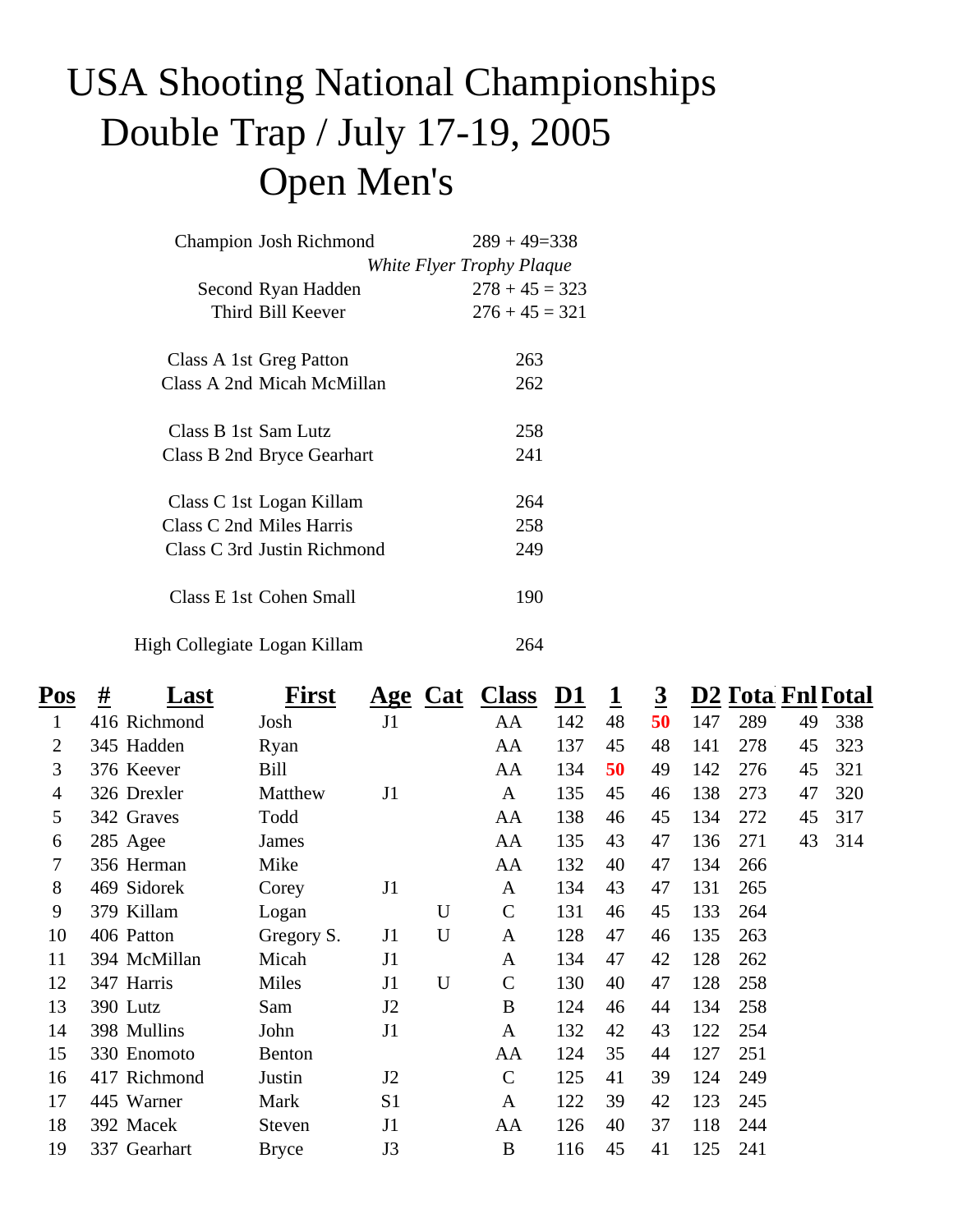| Pos | #<br>⊿ast  | First      | Age            | <b>Class</b><br><b>Cat</b> | <u>D1</u> |    | 3  |     | D2 Total |
|-----|------------|------------|----------------|----------------------------|-----------|----|----|-----|----------|
| 20  | 415 Rich   | Daniel     | J1             | B                          | 116       | 41 | 46 | 124 | 240      |
| 21  | 450 Wilder | Sean       |                | $\mathsf{C}$               | 121       | 36 | 45 | 119 | 240      |
| 22  | 348 Harris | Tyler      | J2             | $\mathcal{C}$              | 130       | 36 | 35 | 106 | 236      |
| 23  | 447 Weger  | Johnny     | S <sub>2</sub> | B                          | 117       | 37 | 40 | 112 | 229      |
| 24  | 306 Button | Wiley      | J2             | $\mathsf{C}$               | 110       | 38 | 42 | 118 | 228      |
| 25  | 369 Inman  | Walter     | S <sub>3</sub> | E                          | 110       | 39 | 40 | 116 | 226      |
| 26  | 455 Work   | Sam        | S <sub>2</sub> | D                          | 118       | 34 | 36 | 106 | 224      |
| 27  | 329 Dyer   | Rady       | S <sub>1</sub> | B                          | 99        | 36 | 35 | 103 | 202      |
| 28  | 349 Hart   | Casey      | J1             | U<br>B                     | 105       | 32 | 31 | 97  | 202      |
| 29  | 427 Small  | Cohen      | J2             | E                          | 88        | 31 | 36 | 102 | 190      |
| 30  | 386 Laux   | J. Patrick | S <sub>1</sub> | E                          | 85        | 33 | 28 | 90  | 175      |
| 31  | 332 Evans  | Steven     | J1             | Ε                          | 78        | 21 | 22 | 67  | 145      |

#### 2005 USA Shooting National Championships Double Trap / July 17-19, 2005 Senior Men's

| <b>Champion Mark Warner</b> | 245 |
|-----------------------------|-----|
| Second Johnny Weger         | 229 |
| Third Walter Inman          | 226 |

| Pos | # | Last       | <b>First</b> |                | Age Cat Class D1 D2 Fotal |     |         |         |
|-----|---|------------|--------------|----------------|---------------------------|-----|---------|---------|
|     |   | 445 Warner | Mark         | S1             |                           | 122 |         | 123 245 |
|     |   | 447 Weger  | Johnny       | S <sub>2</sub> | B                         | 117 | 112 229 |         |
|     |   | 369 Inman  | Walter       | S <sub>3</sub> | E                         | 110 |         | 116 226 |
| 4   |   | 455 Work   | Sam          | S <sub>2</sub> | D                         | 118 |         | 106 224 |
|     |   | 329 Dyer   | Rady         | S <sub>1</sub> | B                         | 99  | 103     | 202     |
| 6   |   | 386 Laux   | J. Patrick   | S1             | E                         | 85  | 90      | 175     |

# 2005 USA Shooting National Championships Double Trap / July 17-19, 2005 Junior Men's

| Champion Josh Richmond | $289 + 45 = 334$ |
|------------------------|------------------|
| Second Matt Drexler    | $273 + 48 = 321$ |
| Third Corey Sidorek    | $265 + 44 = 309$ |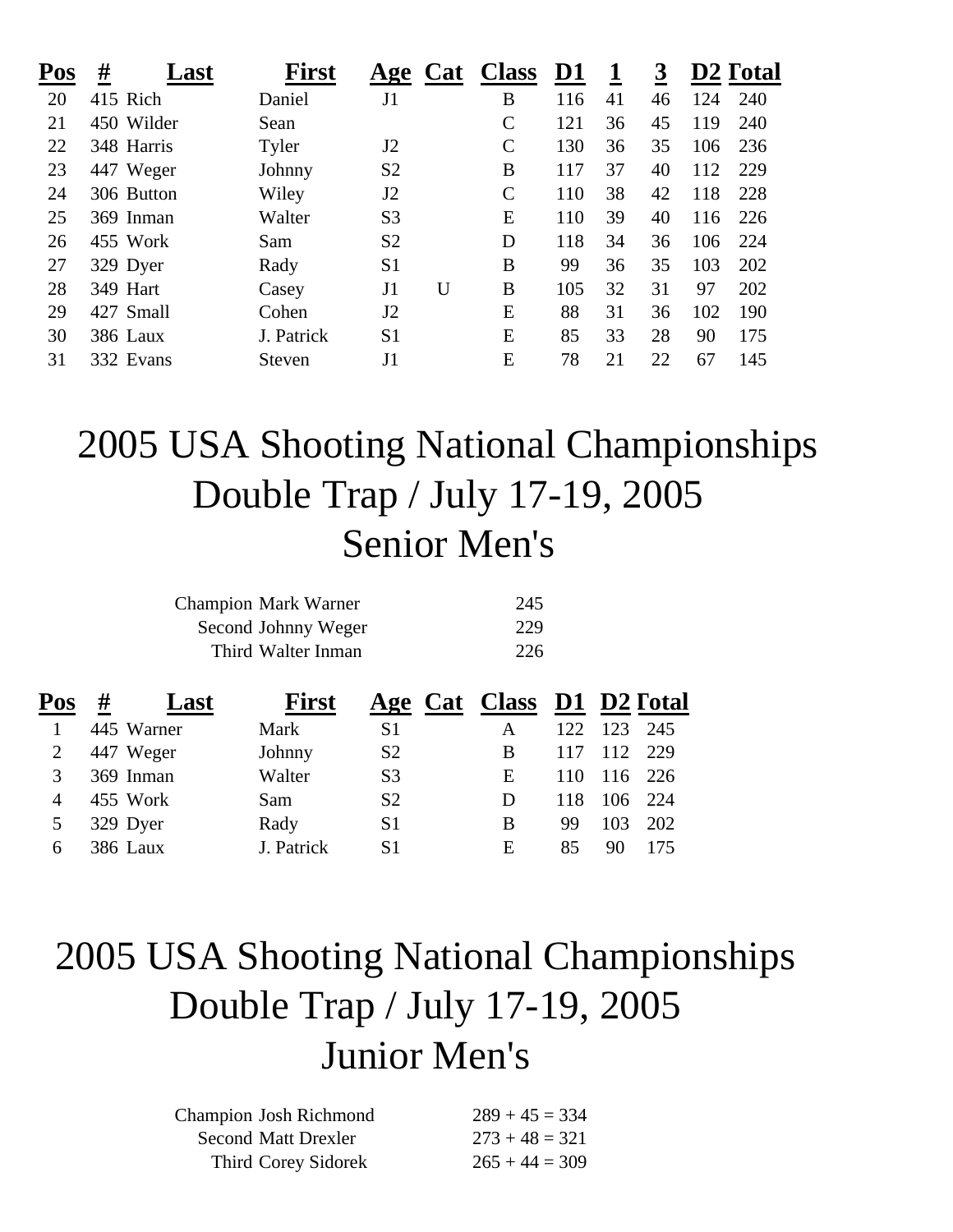High J2 Sam Lutz 258

| Pos | #<br>Last    | <b>First</b>  |                | Age Cat | <b>Class</b>  | D1  |     | D2 Fota | $\bf{S0}$ | <b>Fnl Fotal</b> |     |
|-----|--------------|---------------|----------------|---------|---------------|-----|-----|---------|-----------|------------------|-----|
| 1   | 416 Richmond | Josh          | J1             |         | AA            | 142 | 147 | 289     |           | 45               | 334 |
| 2   | 326 Drexler  | Matthew       | J <sub>1</sub> |         | A             | 135 | 138 | 273     |           | 48               | 321 |
| 3   | 469 Sidorek  | Corey         | J1             |         | A             | 134 | 131 | 265     |           | 44               | 309 |
| 4   | 406 Patton   | Gregory S.    | J1             | U       | A             | 128 | 135 | 263     |           | 39               | 302 |
| 5   | 347 Harris   | Miles         | J1             | U       | $\mathbf C$   | 130 | 128 | 258     | 7         | 41               | 299 |
| 6   | 394 McMillan | Micah         | J1             |         | A             | 134 | 128 | 262     |           | 36               | 298 |
| 7   | 390 Lutz     | Sam           | J2             |         | B             | 124 | 134 | 258     | 6         |                  |     |
| 8   | 398 Mullins  | John          | J1             |         | A             | 132 | 122 | 254     |           |                  |     |
| 9   | 417 Richmond | Justin        | J2             |         | $\mathcal{C}$ | 125 | 124 | 249     |           |                  |     |
| 10  | 392 Macek    | <b>Steven</b> | J <sub>1</sub> |         | AA            | 126 | 118 | 244     |           |                  |     |
| 11  | 337 Gearhart | <b>Bryce</b>  | J3             |         | B             | 116 | 125 | 241     |           |                  |     |
| 12  | 415 Rich     | Daniel        | J1             |         | B             | 116 | 124 | 240     |           |                  |     |
| 13  | 348 Harris   | Tyler         | J2             |         | $\mathsf{C}$  | 130 | 106 | 236     |           |                  |     |
| 14  | 306 Button   | Wiley         | J2             |         | $\mathsf{C}$  | 110 | 118 | 228     |           |                  |     |
| 15  | 349 Hart     | Casey         | J1             | U       | B             | 105 | 97  | 202     |           |                  |     |
| 16  | 427 Small    | Cohen         | J2             |         | E             | 88  | 102 | 190     |           |                  |     |
| 17  | 332 Evans    | Steven        | J <sub>1</sub> |         | E             | 78  | 67  | 145     |           |                  |     |

#### 2005 USA Shooting National Championships Trap / July 20-23, 2005 Men's

\* 3 Target penalty per rule 9.13.4.6.2

| Champion Ryan Hadden       | $293 + 24 = 317$                     |
|----------------------------|--------------------------------------|
|                            | General Curtis E LeMay Trophy Plaque |
| Second Matt Wallace        | $290 + 23 = 313$                     |
| Third Matt Heck            | $288 + 23 = 311$                     |
|                            |                                      |
| Class A 1st James Craft    | 287                                  |
| Class A 2nd John Mullins   | 282                                  |
| Class A 3rd Travis Jackson | 282                                  |
|                            |                                      |
| Class B 1st Jack Aldridge  | 281                                  |
| Class B 2nd Calvin Smiley  | 278                                  |
| Class B 3rd Brian Burrows  | 277                                  |
|                            |                                      |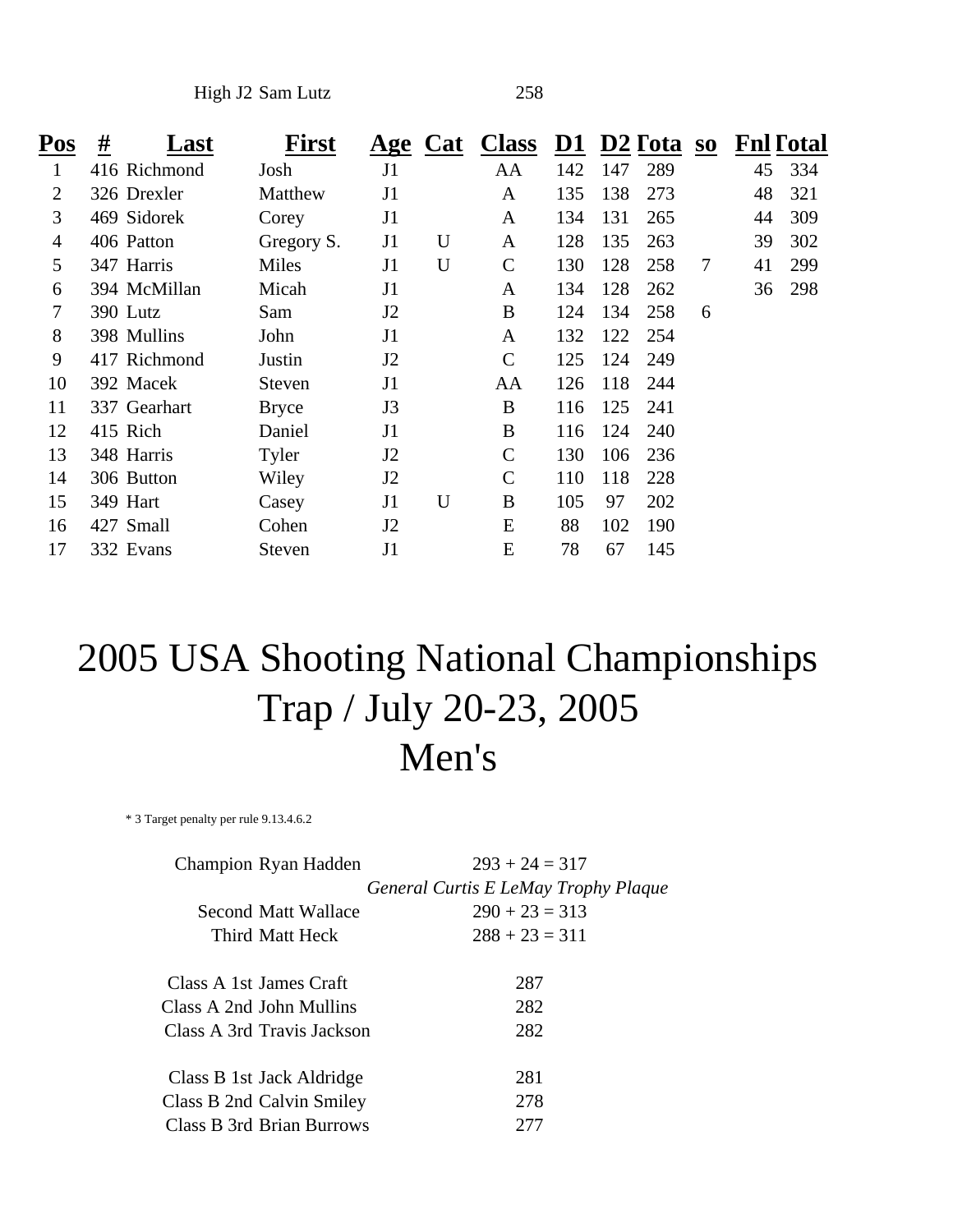| Class C 1st Tyler Harris    | 269 |
|-----------------------------|-----|
| Class C 2nd Miles Harris    | 268 |
| Class C 3rd James Plaunt    | 264 |
| Class D 1st Jake Wallace    | 269 |
|                             | 266 |
| Class D 2nd Daniel Henning  |     |
| Class D 3rd Wiley Button    | 263 |
|                             |     |
| Class E 1st Aric Spivey     | 256 |
| Class E 2nd Harold Holliday | 256 |
| Class E 3rd Michael Carroll | 235 |
|                             |     |
| High Collegiate James Craft |     |

| Pos                        | $#_1$<br>Last | <b>First</b> |                | <u>Age Cat</u> | <b>Class</b>     | $\underline{\mathbf{D1}}$ | D2 |    | D <sub>3</sub> Fota    |                | so FinaFotal |     |
|----------------------------|---------------|--------------|----------------|----------------|------------------|---------------------------|----|----|------------------------|----------------|--------------|-----|
| $\mathbf{1}$               | 345 Hadden    | Ryan         |                |                | AA               | 98                        | 97 | 98 | 293                    |                | 24           | 317 |
| $\mathbf{2}$               | 442 Wallace   | Matt         |                |                | AA               | 98                        | 95 | 97 | 290                    |                | 23           | 313 |
| 3                          | 352 Heck      | Matt         | J2             |                | $\mathbf{A}$     | 94                        | 97 | 97 | 288                    | 19             | 23           | 311 |
| $\overline{4}$             | 439 Valdez    | Richard      | J1             |                | $\mathbf{A}$     | 96                        | 97 | 96 | 289                    |                | 21           | 310 |
| 5                          | 432 Tagtmeyer | <b>Brett</b> |                |                | AA               | 95                        | 98 | 98 | 291                    |                | 18           | 309 |
| 6                          | 342 Graves    | Todd         |                |                | AA               | 99                        | 93 | 96 | 288                    | 18             | 19           | 307 |
| $\overline{7}$             | 388 Linn      | John         |                |                | AA               | 90                        | 99 | 99 | 288                    | $\overline{0}$ |              |     |
| 8                          | 316 Craft     | <b>James</b> |                | U              | $\mathbf{A}$     | 95                        | 98 | 94 | 287                    |                |              |     |
| 9                          | 297 Benge     | Sheldon      | J1             | $\mathbf U$    | $\mathbf{A}$     | 95                        | 96 | 94 | 285                    |                |              |     |
| 10                         | 466 Kiernan   | Chris        |                |                | AA               | 95                        | 95 | 95 | 285                    |                |              |     |
| 11                         | 368 Inman     | Seth         |                |                | AA               | 93                        | 97 | 94 | 284                    |                |              |     |
| $\underline{\mathrm{Pos}}$ | #<br>Last     | <b>First</b> |                | <u>Age Cat</u> | <b>Class</b>     | D <sub>1</sub>            | D2 |    | <b>D3 <u>Total</u></b> |                |              |     |
| 12                         | 295 Beavers   | Scott        |                |                | AA               | 94                        | 96 | 93 | 283                    |                |              |     |
| 13                         | 356 Herman    | Mike         |                |                | AA               | 95                        | 93 | 94 | 282                    |                |              |     |
| 14                         | 398 Mullins   | John         | J1             |                | $\mathbf{A}$     | 94                        | 96 | 92 | 282                    |                |              |     |
| 15                         | 372 Jackson   | Travis       |                |                | A                | 94                        | 95 | 93 | 282                    |                |              |     |
| 16                         | 374 Jolliff   | Max          | J1             |                | A                | 93                        | 92 | 96 | 281                    |                |              |     |
| 17                         | 287 Aldridge  | <b>Jack</b>  | J1             |                | $\bf{B}$         | 95                        | 98 | 88 | 281                    |                |              |     |
| 18                         | 340 Gowin     | William      |                | $\mathbf U$    | A                | 92                        | 93 | 95 | 280                    |                |              |     |
| 19                         | 397 Mullen    | Paul         | S <sub>2</sub> |                | $\bf{B}$         | 98                        | 90 | 92 | 280                    |                |              |     |
| 20                         | 285 Agee      | <b>James</b> |                |                | AA               | 91                        | 96 | 93 | 280                    |                |              |     |
| 21                         | 291 Avedisian | Guy          | S1             |                | $\mathbf{A}$     | 95                        | 93 | 91 | 279                    |                |              |     |
| 22                         | 328 Dulohery  | Shawn        |                |                | AA               | 94                        | 93 | 92 | 279                    |                |              |     |
| 23                         | 312 Chordash  | Richard      | S <sub>2</sub> |                | $\mathbf{A}$     | 94                        | 91 | 93 | 278                    |                |              |     |
| 24                         | 428 Smiley    | Calvin       | J2             |                | $\boldsymbol{B}$ | 91                        | 96 | 91 | 278                    |                |              |     |
| 25                         | 318 Delaney   | Jarrett      |                | $\mathbf U$    | $\mathbf{A}$     | 91                        | 94 | 93 | 278                    |                |              |     |
| 26                         | 305 Burrows   | <b>Brian</b> | J2             |                | $\bf{B}$         | 93                        | 94 | 90 | 277                    |                |              |     |
| 27                         | 302 Brantley  | Maxey        | S <sub>1</sub> |                | $\mathbf{A}$     | 92                        | 96 | 88 | 276                    |                |              |     |
| 28                         | 440 Waite     | Daniel       | J2             |                | AA               | 97                        | 90 | 88 | 275                    |                |              |     |
| 29                         | 472 Skaggs    | Cary         |                |                | $\mathbf{A}$     | 91                        | 91 | 92 | 274                    |                |              |     |
| 30                         | 471 Myers     | Doug         |                | $\mathbf U$    | $\mathbf{A}$     | 95                        | 87 | 91 | 273                    |                |              |     |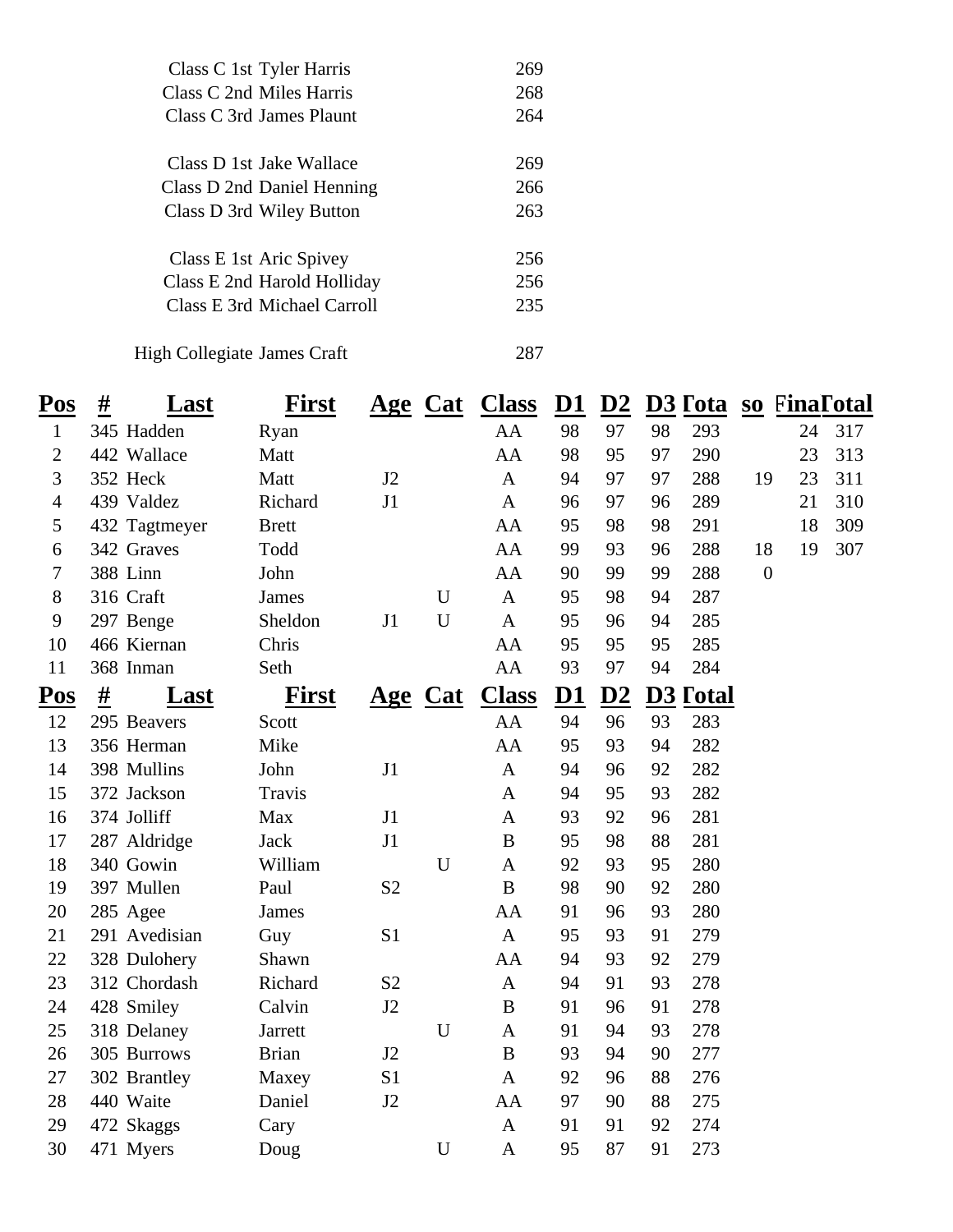| 31         |          | 421 Senter                | David           | S <sub>2</sub> |             | AA               | 86 | 94        | 92 | 272                    |
|------------|----------|---------------------------|-----------------|----------------|-------------|------------------|----|-----------|----|------------------------|
| 32         |          | 392 Macek                 | Steven          | J1             |             | $\bf{B}$         | 92 | 93        | 87 | 272                    |
| 33         |          | 465 Behrens               | Dennis          | S <sub>3</sub> |             | B                | 91 | 85        | 95 | 271                    |
| 34         |          | 396 Mosier                | Gregory         | J1             |             | B                | 90 | 88        | 92 | 270                    |
| 35         |          | 348 Harris                | Tyler           | J2             |             | $\mathcal{C}$    | 91 | 87        | 91 | 269                    |
| 36         |          | 375 Julig                 | Jeffrey         |                |             | AA               | 88 | 93        | 88 | 269                    |
| 37         |          | 441 Wallace               | Jake            | J2             |             | D                | 92 | 85        | 92 | 269                    |
| 38         |          | 347 Harris                | Miles           | J1             |             | $\mathcal{C}$    | 87 | 90        | 91 | 268                    |
| 39         |          | 436 Turner                | Jacob           | J2             |             | AA               | 92 | 86        | 90 | 268                    |
| 40         |          | 468 Dauenhauer            | Seth            |                |             | A                | 93 | 82        | 92 | 267                    |
| 41         |          | 322 Dietl                 | Chuck           | S <sub>2</sub> |             | B                | 89 | 90        | 88 | 267                    |
| 42         |          | 467 Salvatore             | Guiseppe        |                | $\mathbf V$ | B                | 93 | 84        | 89 | 266                    |
| 43         |          | 387 Lichtenberg           | Dick            | S <sub>2</sub> |             | B                | 91 | 90        | 85 | 266                    |
| 44         |          | 450 Wilder                | Sean            |                |             | B                | 89 | 89        | 88 | 266                    |
| 45         |          | 355 Henning               | Daniel          | J2             |             | D                | 90 | 93        | 83 | 266                    |
| 46         |          | 411 Plaunt                | James           | S <sub>2</sub> |             | $\mathcal{C}$    | 91 | 88        | 85 | 264                    |
| 47         |          | 363 Holtzclaw             | <b>Steve</b>    | S <sub>1</sub> |             | A                | 85 | 89        | 89 | 263                    |
| 48         |          | 470 Hinrichs              | Jason           | J2             |             | AA               | 91 | 88        | 84 | 263                    |
| 49         |          | 306 Button                | Wiley           | J2             |             | D                | 87 | 88        | 88 | 263                    |
| 50         |          | 327 Dsuban                | John            | S <sub>3</sub> |             | B                | 79 | 88        | 95 | 262                    |
| 51         |          | <b>366 Hunt</b>           | <b>Bradford</b> | S <sub>1</sub> |             | A                | 89 | 87        | 85 | 261                    |
| 52         |          | 331 Eubanks               | Abel            | J1             |             | B                | 88 | 86        | 87 | 261                    |
| 53         |          | 444 Warner                | <b>Billie</b>   | S <sub>1</sub> |             | $\mathcal{C}$    | 84 | 92        | 85 | 261                    |
|            |          |                           |                 |                |             |                  |    |           |    |                        |
| 54         |          | 446 Webb                  | Josh            | J2             |             | B                | 88 | 87        | 85 | 260                    |
| 55         |          | 341 Grantham              | Michael         | J1             |             | $\mathsf{C}$     | 85 | 89        | 86 | 260                    |
| 56         |          | 301 Bracco                | Robert          | S <sub>1</sub> |             | B                | 88 | 85        | 84 | 257                    |
| <u>Pos</u> | <u>#</u> | Last                      | <b>First</b>    | <u>Age</u>     | $Cat$       | <b>Class</b>     | D1 | <u>D2</u> |    | <b>D3 <u>Total</u></b> |
| 57         |          | 357 Hersey                | Cody            | J2             |             | D                | 81 | 88        | 88 | 257                    |
| 58         |          | 447 Weger                 | Johnny          | S <sub>2</sub> |             | $\boldsymbol{B}$ | 86 | 87        | 84 | 257                    |
| 59         |          |                           | Aric            | J1             |             | E                | 86 | 84        | 86 | 256                    |
| 60         |          | 430 Spivey<br>404 Nickols | Drew            | J1             |             | $\mathsf{C}$     | 83 | 84        | 89 | 256                    |
| 61         |          | 361 Holliday              | Harold          | S <sub>3</sub> |             | E                | 84 | 88        | 84 | 256                    |
| 62         |          | 288 Ames                  | Alex            | J <sub>2</sub> |             | B                | 88 | 84        | 83 | 255                    |
| 63         |          | 454 Wirth                 | Steven          | S1             |             | $\mathcal{C}$    | 89 | 82        | 84 | 255                    |
| 64         |          | 300 Boggan                | Daniel          | J1             |             | $\mathbf C$      | 77 | 81        | 96 | 254                    |
| 65         |          | 370 Ivey                  | <b>Brian</b>    | J1             |             | D                | 81 | 87        | 86 | 254                    |
| 66         |          | 330 Enomoto               | <b>Benton</b>   |                |             | AA               | 88 | 84        | 82 | 254                    |
| 67         |          | 452 Wingate               | Jay             | J <sub>2</sub> |             | D                | 87 | 86        | 81 | 254                    |
| 68         |          | 351 Hartzell              | David W.        | S2             |             | B                | 81 | 88        | 84 | 253                    |
| 69         |          | 395 Montoya               | Andrew          |                |             | $\mathbf C$      | 77 | 90        | 85 | 252                    |
| 70         |          | 303 Breeze                | Joe             | S <sub>3</sub> |             | D                | 83 | 82        | 86 | 251                    |
| 71         |          | 443 Wang                  | Shiu-Lun        | S <sub>2</sub> |             | D                | 81 | 83        | 85 | 249                    |
| 72         |          | 344 Griffing              | Vincent         | J1             |             | A                | 76 | 88        | 85 | 249                    |
| 73         |          | 381 Kruger                | David           | S1             |             | $\mathcal{C}$    | 87 | 84        | 77 | 248                    |
| 74         |          | 409 Pettengill            | James           | S <sub>3</sub> |             | D                | 82 | 86        | 78 | 246                    |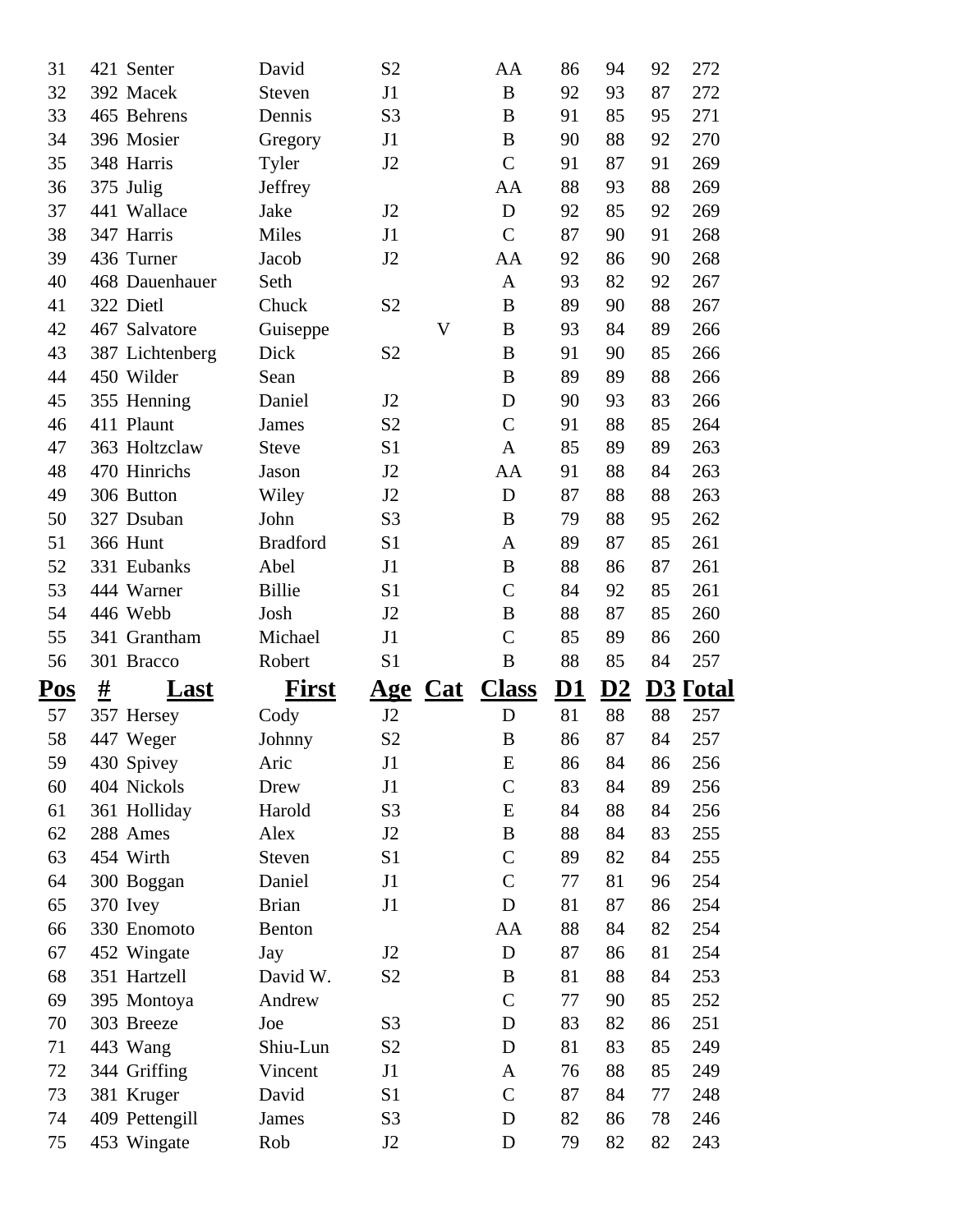| 76 | 323 Dinnie    | James    | S <sub>2</sub> |   | $\mathbf C$   | 83 | 77 | 83 | 243        |
|----|---------------|----------|----------------|---|---------------|----|----|----|------------|
| 77 | 334 Fiddes    | Cameron  | J <sub>2</sub> |   | D             | 77 | 88 | 77 | 242        |
| 78 | 371 Jackson   | Jonathan |                |   | D             | 82 | 69 | 87 | 238        |
| 79 | 455 Work      | Sam      | S <sub>2</sub> |   | $\mathsf{C}$  | 76 | 74 | 87 | 237        |
| 80 | 426 Slocumb   | Shane    | J3             |   | D             | 79 | 75 | 82 | 236        |
| 81 | 367 Hunt      | Destry   | J2             |   | D             | 80 | 80 | 76 | 236        |
| 82 | 308 Carroll   | Michael  | J3             |   | E             | 75 | 77 | 83 | 235        |
| 83 | 360 Hogan     | Quentin  | S1             |   | $\mathcal{C}$ | 80 | 77 | 78 | 235        |
| 84 | 369 Inman     | Walter   | S <sub>3</sub> |   | D             | 81 | 80 | 73 | 234        |
| 85 | 349 Hart      | Casey    | J1             | U | $\mathsf{C}$  | 73 | 80 | 76 | 229        |
| 86 | 324 Diorio    | Dave     | S <sub>2</sub> |   | E             | 78 | 76 | 75 | 229        |
| 87 | 445 Warner    | Mark     | S <sub>1</sub> |   | B             | 81 | 74 | 66 | 221        |
| 88 | 292 Baber     | Tom      | S <sub>2</sub> |   | D             | 73 | 70 | 77 | 220        |
| 89 | 335 Forrest   | Michael  |                |   | E             | 67 | 68 | 73 | 208        |
| 90 | 414 Raymond   | William  | S <sub>1</sub> |   | E             | 65 | 65 | 76 | 206        |
| 91 | 427 Small     | Cohen    | J2             |   | E             | 65 | 68 | 67 | 200        |
| 92 | 329 Dyer      | Rady     | S <sub>1</sub> |   | D             | 69 | 67 | 64 | 200        |
| 93 | 384 Lackey    | Curt     | S <sub>1</sub> |   | D             | 69 | 60 | 70 | 199        |
| 94 | 383 Kulcak    | Sidney   | S <sub>1</sub> |   | E             | 69 | 63 | 65 | 197        |
| 95 | 332 Evans     | Steven   | J1             |   | E             | 60 | 55 | 55 | 170        |
| 96 | 354 Heck      | Wade     | S <sub>1</sub> |   | B             | 64 | 53 | 52 | 169        |
| 97 | 286 Alcantara | Ricardo  | S <sub>1</sub> |   | B             | 88 | 84 | 43 | <b>DNF</b> |
|    |               |          |                |   |               |    |    |    |            |

# 2005 USA Shooting National Championships Trap / July 20-23, 2005 Senior Men's

| <b>Champion Paul Mullen</b> | 280  |
|-----------------------------|------|
| Second Guy Avedisian        | 279  |
| Third Richard Chordash      | 278  |
|                             |      |
| High S2 David Senter        | 2.72 |
| High S3 Dennis Behrens      | 271  |

|                | #<br>Last     | <b>First</b> | Age Cat Class D1 D2 D3 Fotal |    |    |    |    |      |
|----------------|---------------|--------------|------------------------------|----|----|----|----|------|
| 1              | 397 Mullen    | Paul         | S <sub>2</sub>               | B  | 98 | 90 | 92 | 280  |
| 2              | 291 Avedisian | Guy          | S <sub>1</sub>               | A  | 95 | 93 | 91 | 279  |
| $\mathcal{F}$  | 312 Chordash  | Richard      | S <sub>2</sub>               | A  | 94 | 91 | 93 | 278  |
| $\overline{4}$ | 302 Brantley  | Maxey        | S <sub>1</sub>               | A  | 92 | 96 | 88 | 276  |
| 5              | 421 Senter    | David        | S <sub>2</sub>               | AΑ | 86 | 94 | 92 | 2.72 |
| 6              | 465 Behrens   | Dennis       | S <sub>3</sub>               | B  | 91 | 85 |    | 271  |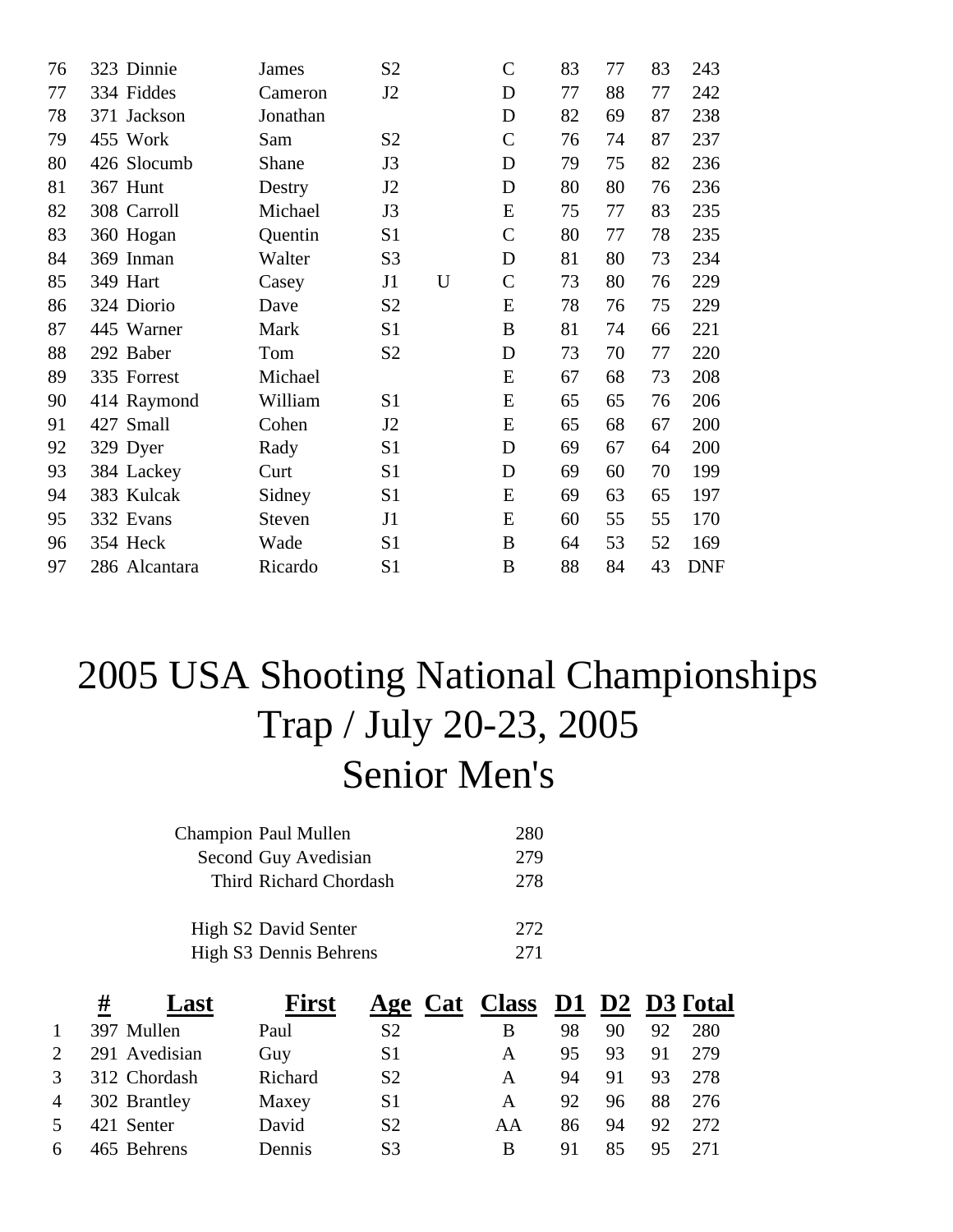| 7  | 322 Dietl        | Chuck           | S <sub>2</sub>    | B              | 89 | 90        | 88             | 267                 |
|----|------------------|-----------------|-------------------|----------------|----|-----------|----------------|---------------------|
| 8  | 387 Lichtenberg  | Dick            | S <sub>2</sub>    | B              | 91 | 90        | 85             | 266                 |
| 9  | 411 Plaunt       | James           | S <sub>2</sub>    | $\overline{C}$ | 91 | 88        | 85             | 264                 |
| 10 | 363 Holtzclaw    | <b>Steve</b>    | S <sub>1</sub>    | A              | 85 | 89        | 89             | 263                 |
| 11 | 327 Dsuban       | John            | S <sub>3</sub>    | B              | 79 | 88        | 95             | 262                 |
| 12 | <b>366 Hunt</b>  | <b>Bradford</b> | S <sub>1</sub>    | $\mathbf{A}$   | 89 | 87        | 85             | 261                 |
| 13 | 444 Warner       | <b>Billie</b>   | S <sub>1</sub>    | $\overline{C}$ | 84 | 92        | 85             | 261                 |
| 14 | 301 Bracco       | Robert          | S <sub>1</sub>    | $\bf{B}$       | 88 | 85        | 84             | 257                 |
| 15 | 447 Weger        | Johnny          | S <sub>2</sub>    | B              | 86 | 87        | 84             | 257                 |
| 16 | 361 Holliday     | Harold          | S <sub>3</sub>    | E              | 84 | 88        | 84             | 256                 |
| 17 | 454 Wirth        | Steven          | S <sub>1</sub>    | $\mathcal{C}$  | 89 | 82        | 84             | 255                 |
| 18 | 351 Hartzell     | David W.        | S <sub>2</sub>    | B              | 81 | 88        | 84             | 253                 |
| 19 | 303 Breeze       | Joe             | S <sub>3</sub>    | D              | 83 | 82        | 86             | 251                 |
| 20 | 443 Wang         | Shiu-Lun        | S <sub>2</sub>    | D              | 81 | 83        | 85             | 249                 |
| 21 | 381 Kruger       | David           | S <sub>1</sub>    | $\mathcal{C}$  | 87 | 84        | 77             | 248                 |
| 22 | 409 Pettengill   | James           | S <sub>3</sub>    | D              | 82 | 86        | 78             | 246                 |
| 23 | 323 Dinnie       | James           | S <sub>2</sub>    | $\overline{C}$ | 83 | 77        | 83             | 243                 |
| 24 | 455 Work         | Sam             | S <sub>2</sub>    | $\mathcal{C}$  | 76 | 74        | 87             | 237                 |
| 25 | 360 Hogan        | Quentin         | S <sub>1</sub>    | $\overline{C}$ | 80 | 77        | 78             | 235                 |
| 26 | 369 Inman        | Walter          | S <sub>3</sub>    | D              | 81 | 80        | 73             | 234                 |
| 27 | 324 Diorio       | Dave            | S <sub>2</sub>    | E              | 78 | 76        | 75             | 229                 |
| 28 | 445 Warner       | Mark            | S <sub>1</sub>    | B              | 81 | 74        | 66             | 221                 |
| 29 | 292 Baber        | Tom             | S <sub>2</sub>    | D              | 73 | 70        | 77             | 220                 |
| 30 | 414 Raymond      | William         | S <sub>1</sub>    | E              | 65 | 65        | 76             | 206                 |
| 31 | 329 Dyer         | Rady            | S <sub>1</sub>    | D              | 69 | 67        | 64             | 200                 |
|    | <u>#</u><br>Last | <b>First</b>    | Cat<br><u>Age</u> | <b>Class</b>   | D1 | <u>D2</u> | D <sub>3</sub> | <b><u>Fotal</u></b> |
| 32 | 384 Lackey       | Curt            | S <sub>1</sub>    | D              | 69 | 60        | 70             | 199                 |
| 33 | 383 Kulcak       | Sidney          | S <sub>1</sub>    | E              | 69 | 63        | 65             | 197                 |
| 34 | 354 Heck         | Wade            | S <sub>1</sub>    | B              | 64 | 53        | 52             | 169                 |
| 35 | 286 Alcantara    | Ricardo         | S <sub>1</sub>    | B              | 88 | 84        | 43             | <b>DNF</b>          |

#### 2005 USA Shooting National Championships Trap / July 20-23, 2005 Junior Men's

| <b>Champion Richard Valdez</b> | $289 + 24 = 313$ |
|--------------------------------|------------------|
| <b>Second Matt Heck</b>        | $288 + 20 = 308$ |
| Third Sheldon Benge            | $285 + 22 = 307$ |
|                                |                  |
| High J2 Calvin Smiley          | 278              |
| High J3 Shane Slocumb          | 236              |
|                                |                  |

**# Last First Age Cat Class D1 D2 D3Tota so FinaTl otal**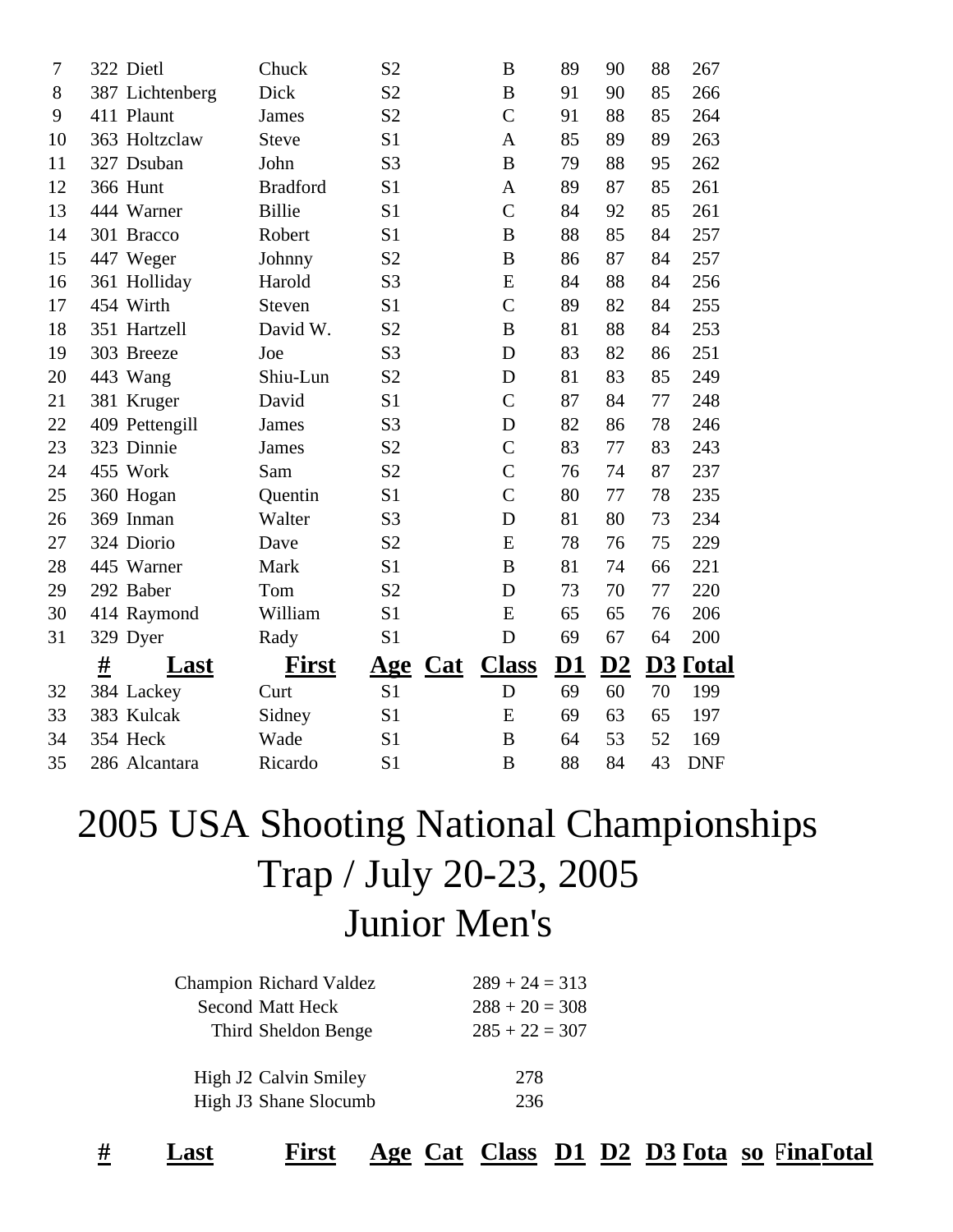| 1              |   | 439 Valdez   | Richard      | J1             |             | A                | 96        | 97                        | 96 | 289                    | 24 | 313 |
|----------------|---|--------------|--------------|----------------|-------------|------------------|-----------|---------------------------|----|------------------------|----|-----|
| $\overline{2}$ |   | 352 Heck     | Matt         | J2             |             | A                | 94        | 97                        | 97 | 288                    | 20 | 308 |
| 3              |   | 297 Benge    | Sheldon      | J1             | $\mathbf U$ | A                | 95        | 96                        | 94 | 285                    | 22 | 307 |
| $\overline{4}$ |   | 374 Jolliff  | Max          | J1             |             | A                | 93        | 92                        | 96 | 281                    | 22 | 303 |
| 5              |   | 287 Aldridge | Jack         | J1             |             | $\boldsymbol{B}$ | 95        | 98                        | 88 | 281                    | 19 | 300 |
| 6              |   | 398 Mullins  | John         | J1             |             | A                | 94        | 96                        | 92 | 282                    | 17 | 299 |
| 7              |   | 428 Smiley   | Calvin       | J2             |             | $\boldsymbol{B}$ | 91        | 96                        | 91 | 278                    |    |     |
| 8              |   | 305 Burrows  | <b>Brian</b> | J2             |             | $\, {\bf B}$     | 93        | 94                        | 90 | 277                    |    |     |
| 9              |   | 440 Waite    | Daniel       | J2             |             | AA               | 97        | 90                        | 88 | 275                    |    |     |
| 10             |   | 392 Macek    | Steven       | J1             |             | $\bf{B}$         | 92        | 93                        | 87 | 272                    |    |     |
| 11             |   | 396 Mosier   | Gregory      | J1             |             | B                | 90        | 88                        | 92 | 270                    |    |     |
| 12             |   | 348 Harris   | Tyler        | J2             |             | $\mathsf{C}$     | 91        | 87                        | 91 | 269                    |    |     |
| 13             |   | 441 Wallace  | Jake         | J2             |             | D                | 92        | 85                        | 92 | 269                    |    |     |
| 14             |   | 347 Harris   | Miles        | J1             |             | $\mathbf C$      | 87        | 90                        | 91 | 268                    |    |     |
| 15             |   | 436 Turner   | Jacob        | J2             |             | AA               | 92        | 86                        | 90 | 268                    |    |     |
| 16             |   | 355 Henning  | Daniel       | J2             |             | $\mathbf D$      | 90        | 93                        | 83 | 266                    |    |     |
| 17             |   | 470 Hinrichs | Jason        | J2             |             | AA               | 91        | 88                        | 84 | 263                    |    |     |
| 18             |   | 306 Button   | Wiley        | J2             |             | $\mathbf D$      | 87        | 88                        | 88 | 263                    |    |     |
| 19             |   | 331 Eubanks  | Abel         | J1             |             | B                | 88        | 86                        | 87 | 261                    |    |     |
| 20             |   | 446 Webb     | Josh         | J2             |             | B                | 88        | 87                        | 85 | 260                    |    |     |
| 21             |   | 341 Grantham | Michael      | J1             |             | $\mathsf{C}$     | 85        | 89                        | 86 | 260                    |    |     |
| 22             |   | 357 Hersey   | Cody         | J2             |             | $\mathbf D$      | 81        | 88                        | 88 | 257                    |    |     |
| 23             |   | 430 Spivey   | Aric         | J1             |             | ${\bf E}$        | 86        | 84                        | 86 | 256                    |    |     |
| 24             |   | 404 Nickols  | Drew         | J1             |             | $\mathsf{C}$     | 83        | 84                        | 89 | 256                    |    |     |
| 25             |   | 288 Ames     | Alex         | J2             |             | $\bf{B}$         | 88        | 84                        | 83 | 255                    |    |     |
|                | # | <b>Last</b>  | <b>First</b> | <u>Age</u>     | Cat         | <b>Class</b>     | <u>D1</u> | $\underline{\mathbf{D2}}$ |    | <b>D3 <u>Cotal</u></b> |    |     |
| 26             |   | 300 Boggan   | Daniel       | J1             |             | $\mathbf C$      | 77        | 81                        | 96 | 254                    |    |     |
| 27             |   | 370 Ivey     | <b>Brian</b> | J1             |             | D                | 81        | 87                        | 86 | 254                    |    |     |
| 28             |   | 452 Wingate  | Jay          | J <sub>2</sub> |             | $\mathbf D$      | 87        | 86                        | 81 | 254                    |    |     |
| 29             |   | 344 Griffing | Vincent      | J1             |             | A                | 76        | 88                        | 85 | 249                    |    |     |
| 30             |   | 453 Wingate  | Rob          | J2             |             | D                | 79        | 82                        | 82 | 243                    |    |     |
| 31             |   | 334 Fiddes   | Cameron      | J2             |             | D                | 77        | 88                        | 77 | 242                    |    |     |
| 32             |   | 426 Slocumb  | Shane        | J3             |             | D                | 79        | 75                        | 82 | 236                    |    |     |
| 33             |   | 367 Hunt     | Destry       | J2             |             | D                | 80        | 80                        | 76 | 236                    |    |     |
| 34             |   | 308 Carroll  | Michael      | J3             |             | E                | 75        | 77                        | 83 | 235                    |    |     |
| 35             |   | 349 Hart     | Casey        | J1             | $\mathbf U$ | $\mathsf{C}$     | 73        | 80                        | 76 | 229                    |    |     |
| 36             |   | 427 Small    | Cohen        | J2             |             | E                | 65        | 68                        | 67 | 200                    |    |     |
| 37             |   | 332 Evans    | Steven       | J1             |             | ${\bf E}$        | 60        | 55                        | 55 | 170                    |    |     |

# 2005 USA Shooting National Championships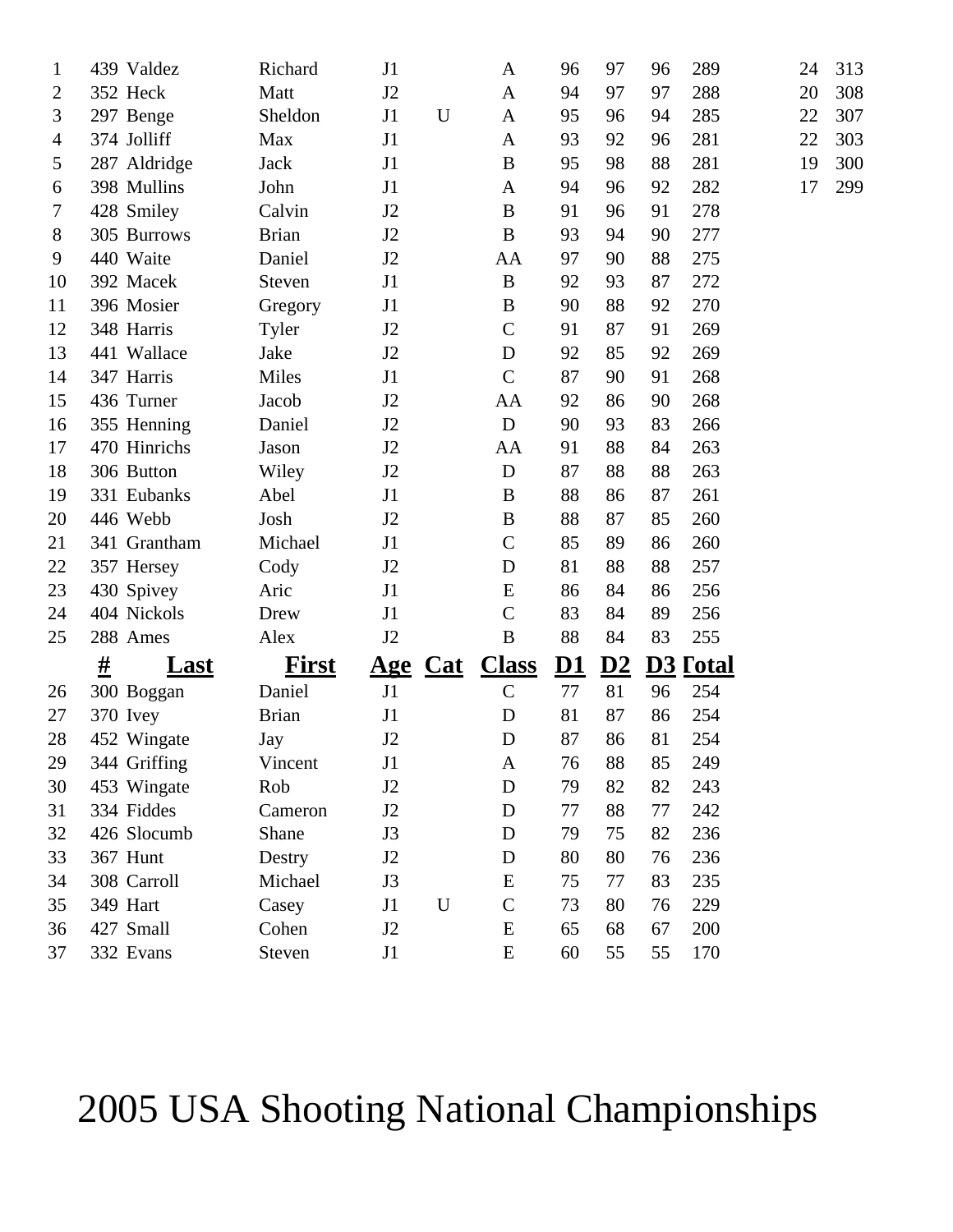# Trap / July 20-23, 2005 Women's

| Champion Mimi Wilfong          | $282 + 21 = 303$             |
|--------------------------------|------------------------------|
|                                | Barbara Thomas Trophy Plaque |
| Second Collyn Loper            | $279 + 20 = 299$             |
| Third Amanda Dorman            | $277 + 19 = 296$             |
| Class B 1st Lacy Sullivan      | 272                          |
| Class B 2nd Kyndra Hogan       | 271                          |
| Class C 1st Breanna Heckenkamp | 254                          |
| Class D 1st Tamara Desso       | 257                          |
| Class E 1st Miranda Wilder     | 215                          |
| Class E 2nd Judith Sledge      | 209                          |
| High Senior Phyllis Kernan     | 174                          |
| High Collegiate Kyndra Hogan   | 271                          |
|                                |                              |

|                | <u>#</u> | Last           | First          | <u>Age</u>     | Cat                  | <b>Class</b>  | D1             | D2            |    | $D3$ Tota | $S$ | FinaTotal |     |
|----------------|----------|----------------|----------------|----------------|----------------------|---------------|----------------|---------------|----|-----------|-----|-----------|-----|
| $\mathbf{1}$   |          | 451 Wilfong    | Mimi           | J1             | W/U                  | $\mathbf{A}$  | 94             | 95            | 93 | 282       |     | 21        | 303 |
| $\overline{2}$ |          | 389 Loper      | Collyn         | J1             | W                    | AA            | 94             | 92            | 93 | 279       |     | 20        | 299 |
| 3              |          | 325 Dorman     | Amanda         |                | W/U                  | $\mathbf{A}$  | 93             | 91            | 93 | 277       |     | 19        | 296 |
| 4              |          | 359 Hogan      | Kyndra         |                | W/U                  | $\bf{B}$      | 86             | 90            | 95 | 271       |     | 20        | 291 |
| 5              |          | 431 Sullivan   | Lacy           |                | W                    | $\bf{B}$      | 90             | 90            | 92 | 272       |     | 19        | 291 |
| 6              |          | 425 Sledge     | Susan          | J1             | W                    | $\bf{B}$      | 84             | 92            | 91 | 267       |     | 13        | 280 |
| $\tau$         |          | 423 Simpson    | Emma           |                | W/U                  | $\bf{B}$      | 86             | 89            | 91 | 266       |     |           |     |
| 8              |          | 321 DeWitt     | Terri          |                | W                    | AA            | 86             | 88            | 89 | 263       |     |           |     |
| 9              |          | 320 Desso      | Tamara         | J2             | W                    | D             | 84             | 87            | 86 | 257       |     |           |     |
| 10             |          | 296 Bender     | Molly          | J2             | W                    | $\bf{B}$      | 83             | 78            | 94 | 255       |     |           |     |
| 11             |          | 353 Heckenkamp | <b>Breanna</b> | J <sub>2</sub> | W                    | $\mathcal{C}$ | 85             | 91            | 78 | 254       |     |           |     |
| 12             |          | 410 Pippin     | Goldie         | J1             | W/U                  | B             | 79             | 83            | 87 | 249       |     |           |     |
| 13             |          | 402 Neans      | Sarah          |                | W/U                  | $\mathcal{C}$ | 80             | 81            | 86 | 247       |     |           |     |
| 14             |          | 456 Young      | Rebekah        | J <sub>2</sub> | W                    | D             | 77             | 78            | 78 | 233       |     |           |     |
| 15             |          | 362 Hollin     | Cheryl         |                | W/U                  | $\mathbf C$   | 82             | 76            | 73 | 231       |     |           |     |
| 16             |          | 412 Pope       | Ashli          | J3             | W                    | D             | 75             | 71            | 81 | 227       |     |           |     |
| 17             |          | 449 Wilder     | Miranda J.     | J3             | W                    | ${\bf E}$     | 68             | 74            | 73 | 215       |     |           |     |
| 18             |          | 424 Sledge     | Judith         | J2             | W                    | ${\bf E}$     | 63             | 67            | 79 | 209       |     |           |     |
| 19             |          | 290 Arnold     | Lynsey         | J1             | W                    | $\mathcal{C}$ | 72             | 74            | 78 | 224       |     |           |     |
| 20             |          | 358 Hickey     | Holley         | J2             | W                    | D             | 71             | 62            | 72 | 205       |     |           |     |
|                | #        | Last           | First          | <u>Age</u>     | $C_{\underline{a}t}$ | <b>Class</b>  | D <sub>1</sub> | $\mathbf{D}2$ |    | D3 Fotal  |     |           |     |
| 21             |          | 382 Kulcak     | Lauren         |                | W                    | E             | 72             | 59            | 67 | 198       |     |           |     |